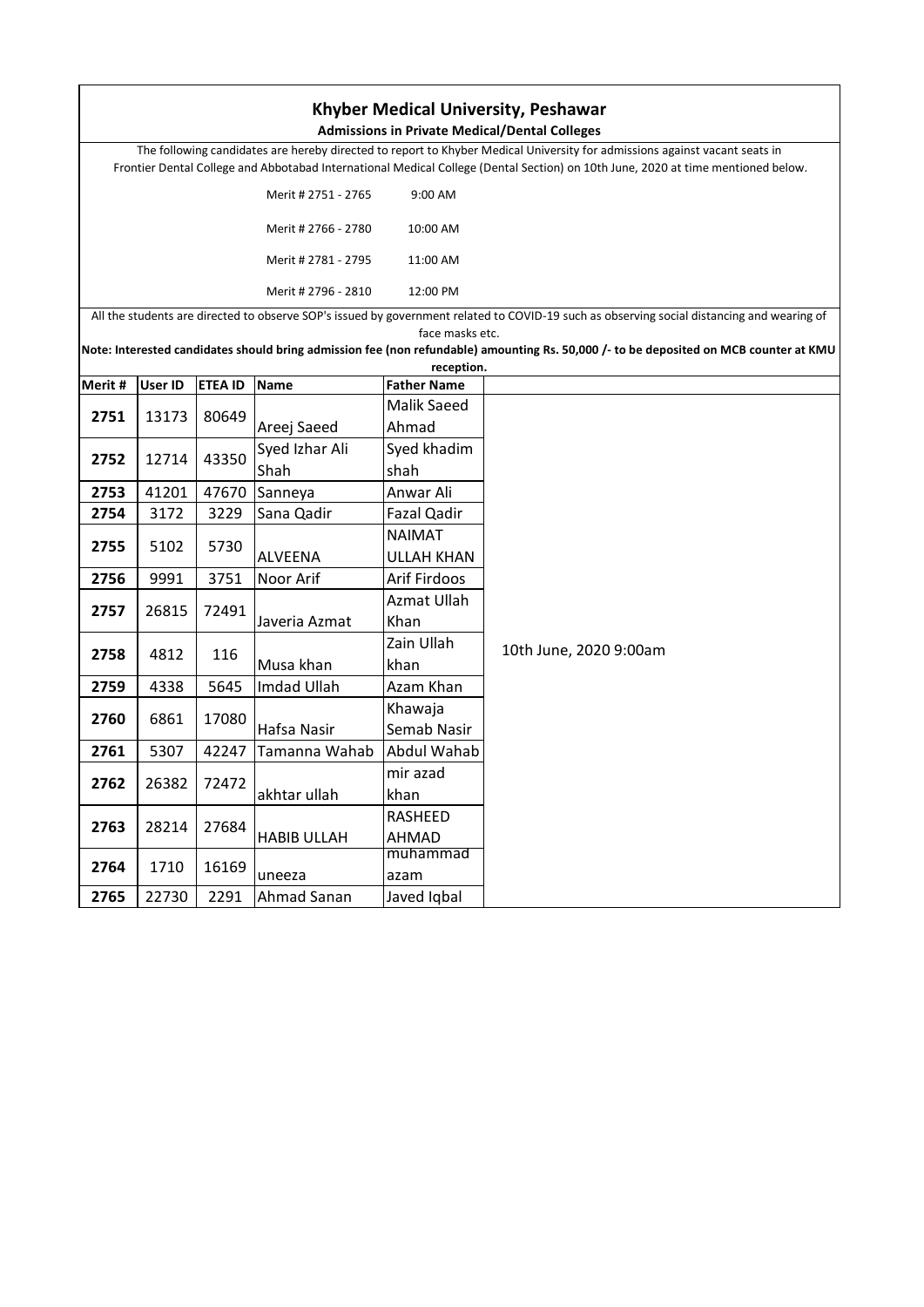|      |               |       |                              | <b>MAIDAR</b>  |                         |
|------|---------------|-------|------------------------------|----------------|-------------------------|
| 2766 | 42195         | 17695 | ABDUSAMAD                    | <b>KHAN</b>    |                         |
| 2767 | 15666         | 80893 |                              | Ghulam         |                         |
|      |               |       | Igra Tul Ain                 | Rabbani        |                         |
|      |               |       |                              | Siraj          |                         |
| 2768 | 4207          | 14103 |                              | Muhammma       |                         |
|      |               |       | Manahil Siraj                | d              |                         |
| 2769 | 35351         | 2396  |                              | Liaqat         |                         |
|      |               |       | Beenish Liaqat               | haleem         |                         |
| 2770 | 6081          | 15186 | Tauseeg ullah                | Naseem ullah   |                         |
| 2771 | 10178         | 43257 | Hazrat Wali                  | khan Bar       |                         |
| 2772 | 42003         | 84349 | kiran Mumtaz                 | Mumtaz         |                         |
| 2773 | 12255         | 60204 | Nazish Magsood               | Maqsood Ali    | 10th June, 2020 10:00am |
| 2774 | 14578         | 6218  |                              | <b>MANZOOR</b> |                         |
|      |               |       | HUMA MANZOOR HUSSAIN         |                |                         |
| 2775 | 12470         | 14119 |                              | Dr abdullah    |                         |
|      |               |       | Nouman khan                  | khan           |                         |
|      | 2776<br>15542 | 34767 | Muhammad Afaq                | Zahid-Ur-      |                         |
|      |               |       | Khan                         | Rahman         |                         |
| 2777 | 21703         | 40869 | Zikra Bibi                   | Zardad Khan    |                         |
| 2778 | 10606         | 15444 |                              |                |                         |
|      |               |       | Khadija-Tul-Kubra sana ullah |                |                         |
| 2779 | 123           | 3362  |                              | Asim           |                         |
|      |               |       | <b>Behzad Asim</b>           | Mansoor        |                         |
| 2780 | 16292         | 8162  |                              | Habib Ullah    |                         |
|      |               |       | Mehmood Arif                 | Arif           |                         |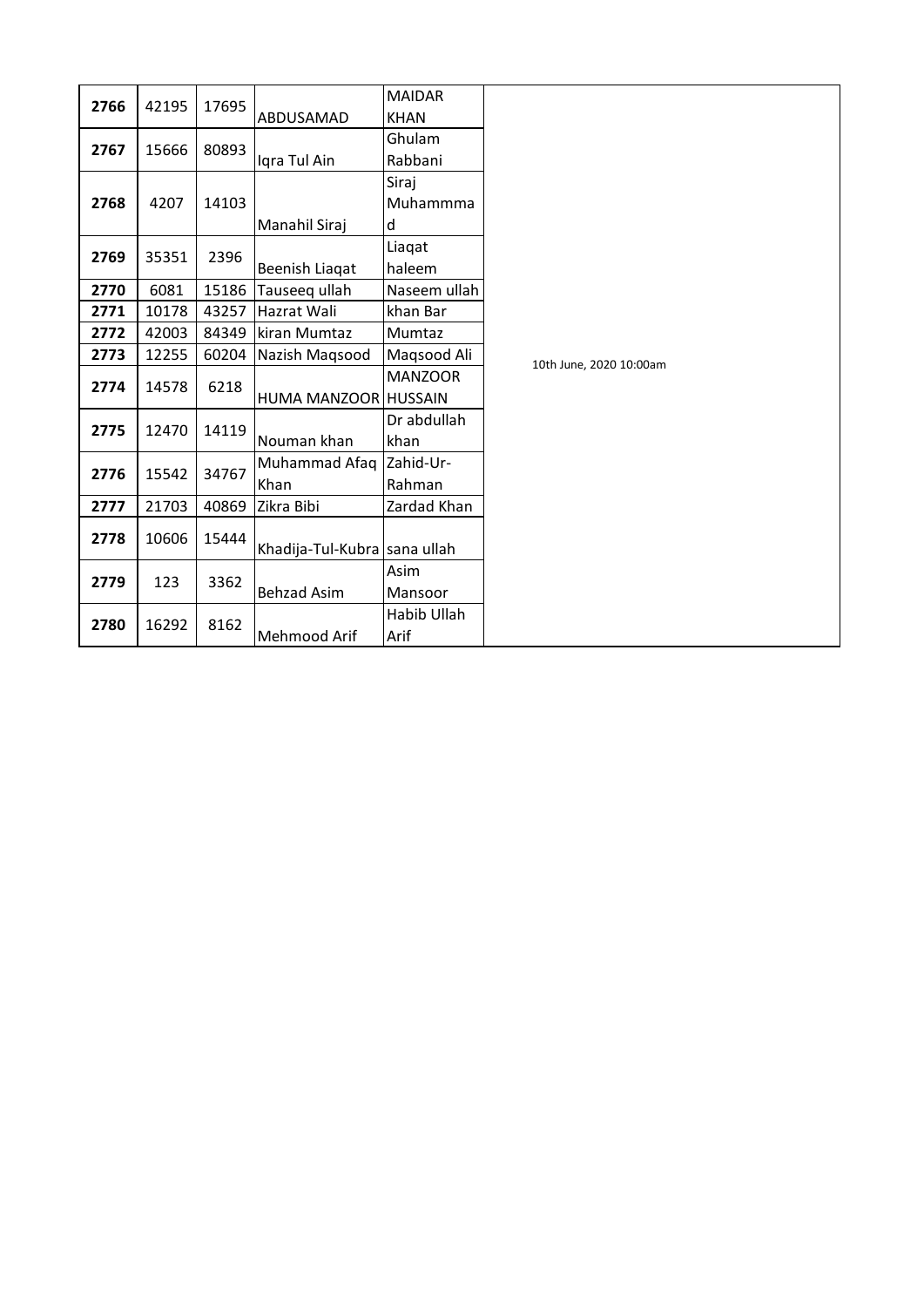|      |       |       | Twinkle Hidayat      |                   |                         |
|------|-------|-------|----------------------|-------------------|-------------------------|
| 2781 | 1404  | 5377  | Ullah                | Hidayatullah      |                         |
| 2782 | 14753 | 80793 | Muhammad             |                   |                         |
|      |       |       | Muzammil             | Habib Ullah       |                         |
| 2783 | 13465 | 4134  | <b>NAZISH REHMAN</b> | <b>GUL REHMAN</b> |                         |
| 2784 | 468   | 5134  | Yasmin Shafi         | Amir Shafi        |                         |
| 2785 | 23259 | 20675 | Muhammad             |                   |                         |
|      |       |       | Ishaq                | abdul tawab       |                         |
| 2786 | 5107  |       |                      | Muhammad          |                         |
|      |       | 42707 | Laraib Khan          | Amin Khan         |                         |
| 2787 | 18058 | 23606 |                      | Noor Ullah        |                         |
|      |       |       | Maria Noor           | Khan              | 10th June, 2020 11:00am |
| 2788 | 24276 | 8220  |                      |                   |                         |
|      |       |       | Natasha              | AMAN ULLAH        |                         |
| 2789 | 5642  | 16493 |                      | Farman Ullah      |                         |
|      |       |       | Haider Ali Khan      | Khan              |                         |
| 2790 | 7006  | 3501  | <b>MOHSIN JAVED</b>  | <b>JAVED KHAN</b> |                         |
| 2791 | 12329 | 60238 | <b>Mahnoor Arif</b>  | Arif Javed        |                         |
| 2792 | 9724  | 18487 | Bakhtawar Afridi     | Arsalan Afridi    |                         |
| 2793 | 5355  | 13500 |                      | Tahir             |                         |
|      |       |       | Hira Mughal          | Mehmood           |                         |
| 2794 | 15829 | 11648 | Mina Bahar           | Baharulah         |                         |
|      |       |       | Durrani              | Khan              |                         |
| 2795 | 10622 | 62594 | <b>HAMMAD KHAN</b>   | Mushtaq           |                         |
|      |       |       | <b>TAREEN</b>        | ahmad khan        |                         |